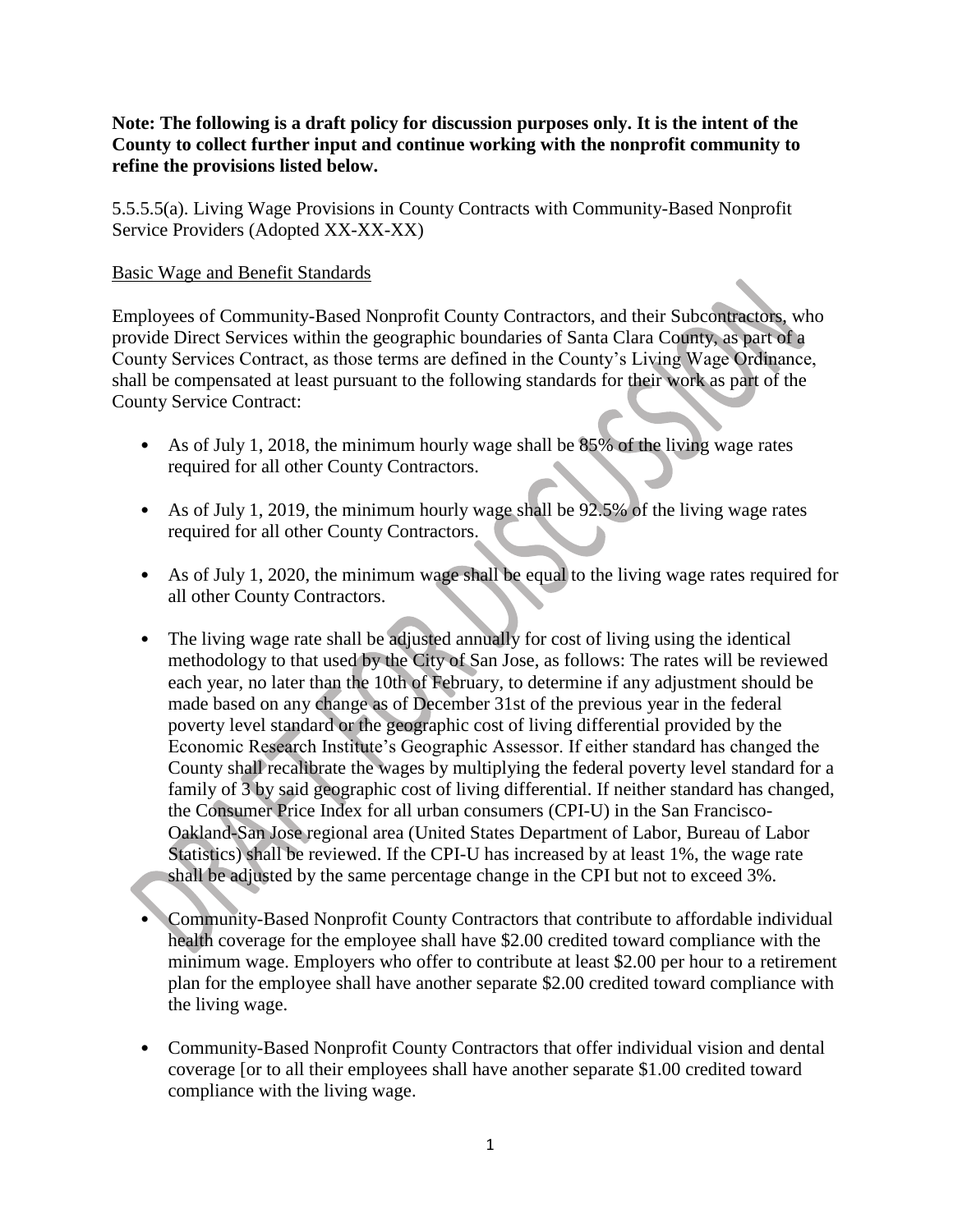- Community-Based Nonprofit County Contractors that contribute at least \$1.00 per hour worked to an individual tuition reimbursement and/or professional development program shall have another separate \$1.00 credited toward compliance with the living wage.
- The resulting living wage rates are maintained by the Office of Countywide Contracting Management and available for reference online at http://www.sccgov.org/livingwage
- Employees shall receive at least one hour of compensated time off earned per 20 hours worked, up to a maximum of 12 days earned per year, which may be used for the employee's own sickness or to care for an ill family member or designated person. If the employee has no spouse or registered domestic partner, the employee may designate one person as to whom the employee may use compensated time off to aid or care for the person. Paid sick days, paid vacation days, and paid personal days shall count toward the required compensated time off, if those days may be used for such illness situations.
- The employer shall offer paid time off for employees required to report for jury duty, up to at least five days per year.

These Basic Wage and Benefit Standards do not apply to volunteers, interns, on-call and per diem wages, reimbursements by stipend, hourly wages not paid by County Service Contracts, or employees working for less than 5 hours per week as part of the County Service Contract.

## Basic Job Security Standards

Employees of Community-Based Nonprofit County Contractors, and their Subcontractors, who provide Direct Services within the geographic boundaries of Santa Clara County, as part of a County Services Contract, shall enjoy the following protections at work:

- Employers shall not retaliate against workers who request their rights under the Living Wage Ordinance or Board Policy 5.5.5.5(a).
- The employer shall follow the same policies regarding background checks and review of possible contact with the criminal justice system that are followed by the County with County employees providing similar services. Specifically, the employer shall not ask an applicant for employment to disclose, orally or in writing, information concerning the applicant's conviction history, including any inquiry about conviction history on any employment application, until the employer has determined the applicant meets the minimum employment qualifications, as stated in any notice for the position. This requirement shall not prevent the employer from conducting a conviction history background check after determining the applicant meets the minimum employment qualifications. This qualification-assessment-first requirement shall not apply to a position for which the employer is required by law to conduct a conviction history background check, to a position within a criminal justice agency as defined in Section 13101 of the Penal Code, or to any individual working on a temporary or permanent basis for a criminal justice agency on a contract basis or on loan from a governmental entity.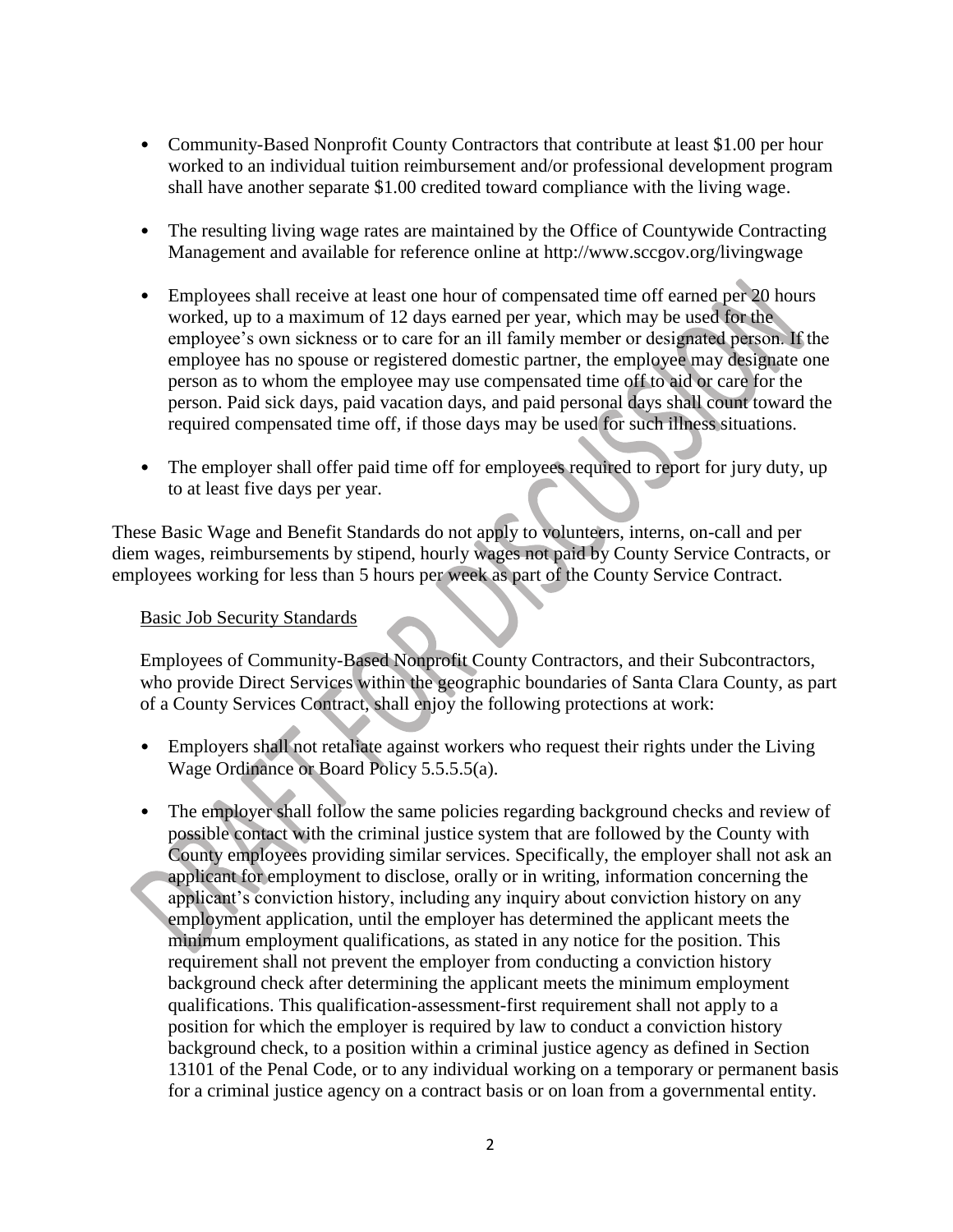• Employers shall not retaliate against an employee for engaging in lawful efforts to unionize their workforce.

## Limitations of Board Policy 5.5.5.5(a)

[*The following provisions of this section are carried over from the existing Living Wage in County Contracts Policy, Board Policy Chapter 5.5.5.5, which exempted all community-based nonprofit contractors. We are open to amending these provisions and look forward to stakeholder comments]*

This policy will apply only to contracts for Direct Services developed pursuant to any Formal or Informal Competitive Procurement process which is initiated on or after July 1, 2018.

This policy does not apply to the following types of contracts:

- Contracts and grants that provide the County with revenue.
- Contracts where reimbursement to the contractor is linked to a match from another government entity, whether or not the revenue is through the County to another entity or utilized directly by the County.
- Compensation contracts with providers who charge the County health system for medical, mental health, and substance abuse services rendered to clients for whom the County has a legal responsibility to provide reimbursement for services.
- Contracts under \$100,000 for the term of the contract, unless the Contract is amended, extended, or renewed, such that the amendment, extension or renewal will result in a total expenditure exceeding \$100,000 for the underlying contract and any amendments, extensions, and renewals, in which case the amended, extended, or renewed contract is a new "Service Contract," as defined in the living wage ordinance, from the date of the amendment, extension, or renewal.
- Contracts for "public works" as defined under California Labor Code Sections 1720 and 1720.2, and subject to payment of prevailing wages under the California Labor Code.
- Contracts for which the law prohibits such limitations. In addition, parties subject to the Living Wage Ordinance and this policy may by collective bargaining agreement provide that such agreement shall supersede the requirements of the Ordinance and this policy.

Waivers for Single-Year Exemption

A Community-Based Nonprofit Contractor may seek a waiver from the requirements of Section 5.5.5.5(a) if the application of the policy provisions herein are proven to create an undue economic hardship on the Contractor or its employees. The Community-Based